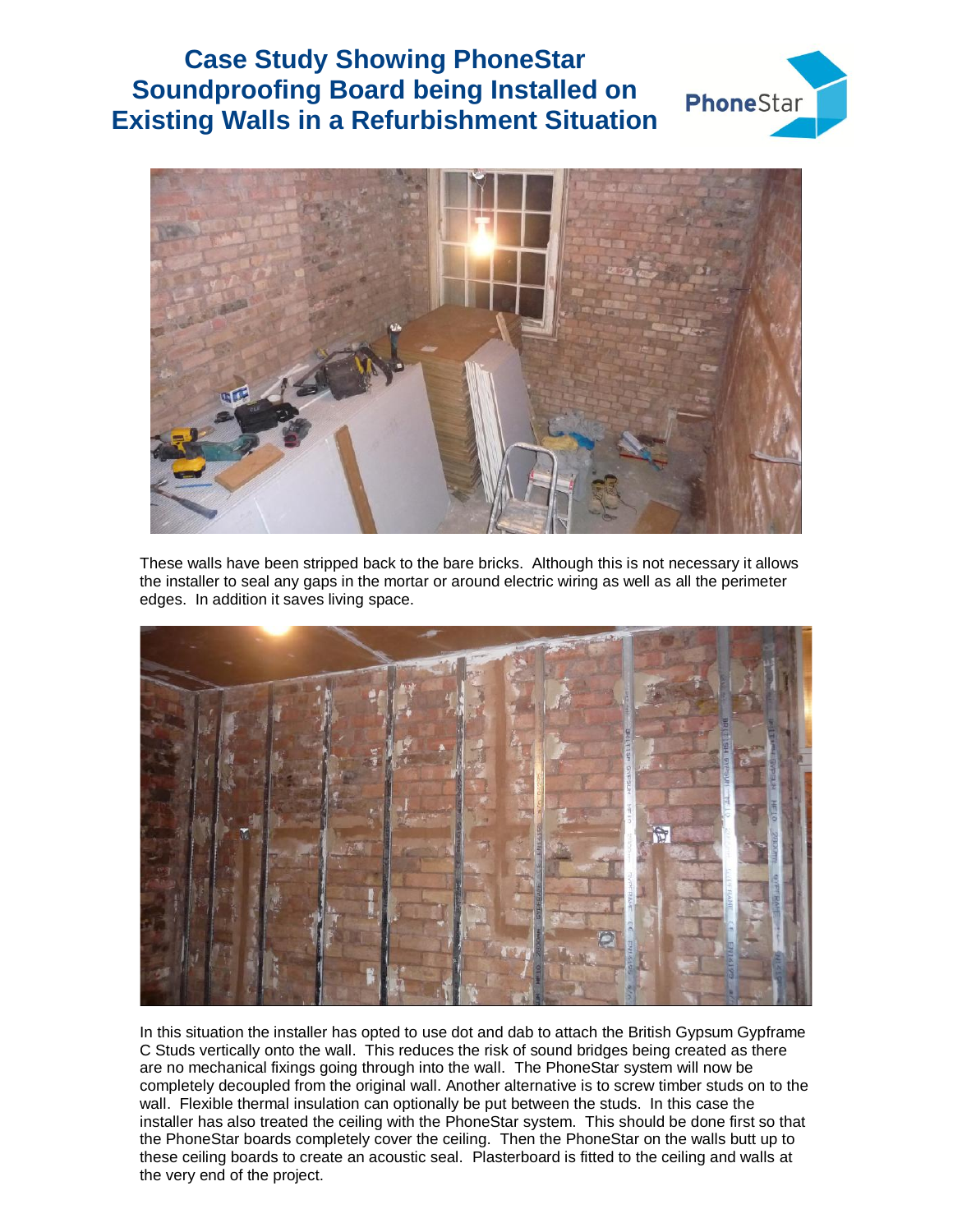

Resilient Bars are then installed horizontally on to the C studs at 600mm centres. The bottom bar should be positioned close to the floor and the top bar should be close to the ceiling but they must NOT touch the floor, the ceiling or the surrounding walls as this will cause noise to transfer into these structures.



The PhoneStar boards are screwed to the resilient bars only using 25mm drywall screws. These screws must NOT penetrate into the wall. If possible fix the boards in a brickwork formation. Butt the boards tightly up to each other and to the perimeter walls, floor and ceiling. Ensure the PhoneStar board edges are sealed with PhoneStar Eco-tape after cutting to minimise sand spillage.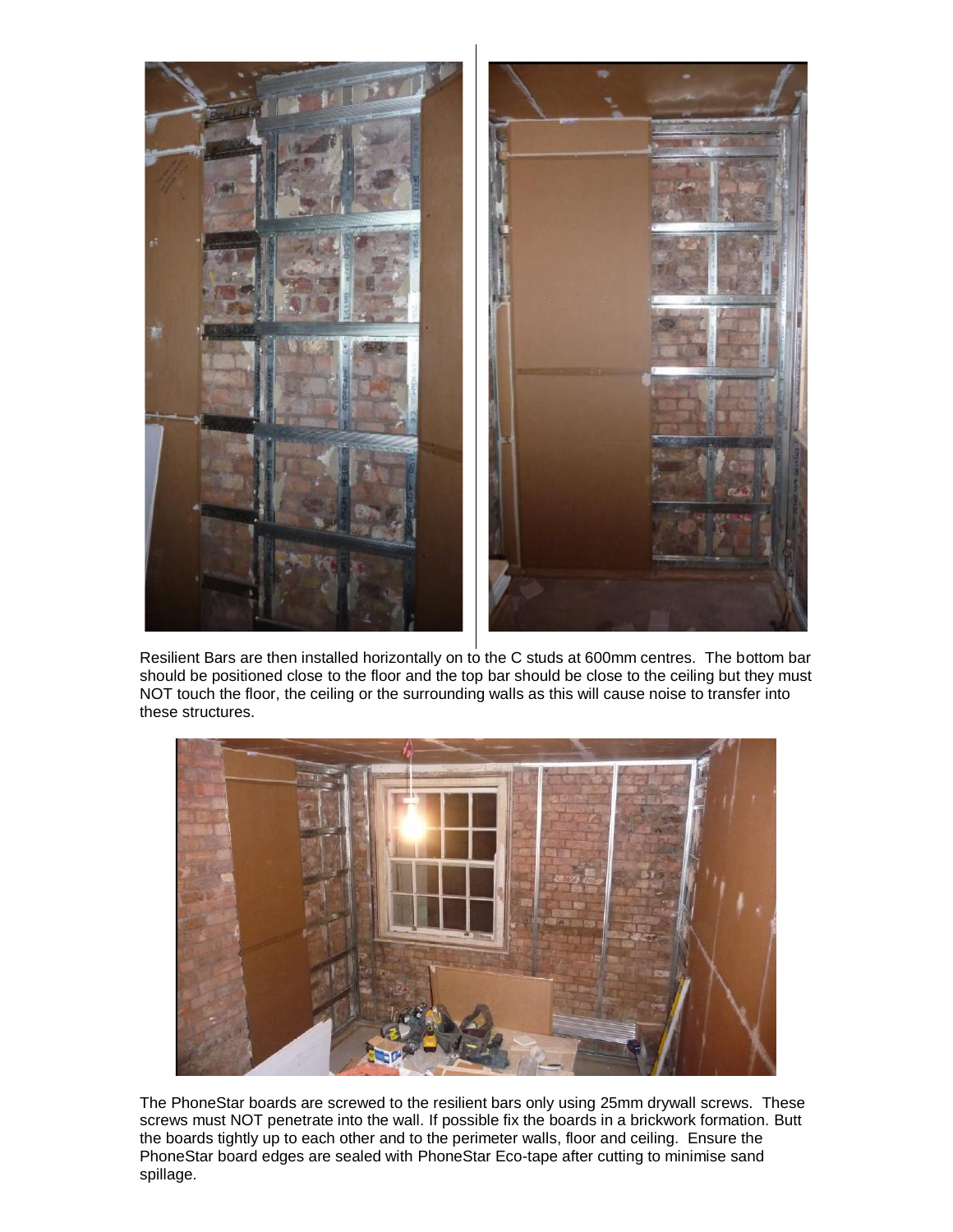

The PhoneStar boards can optionally be sealed with flexible sealant at the joints and perimeter, to ensure there are no gaps to allow sound to escape through. The screw heads are also sealed in this case.



This wall has been completely covered in PhoneStar boards so that they are tightly butted up to the PhoneStar boards on the ceiling.